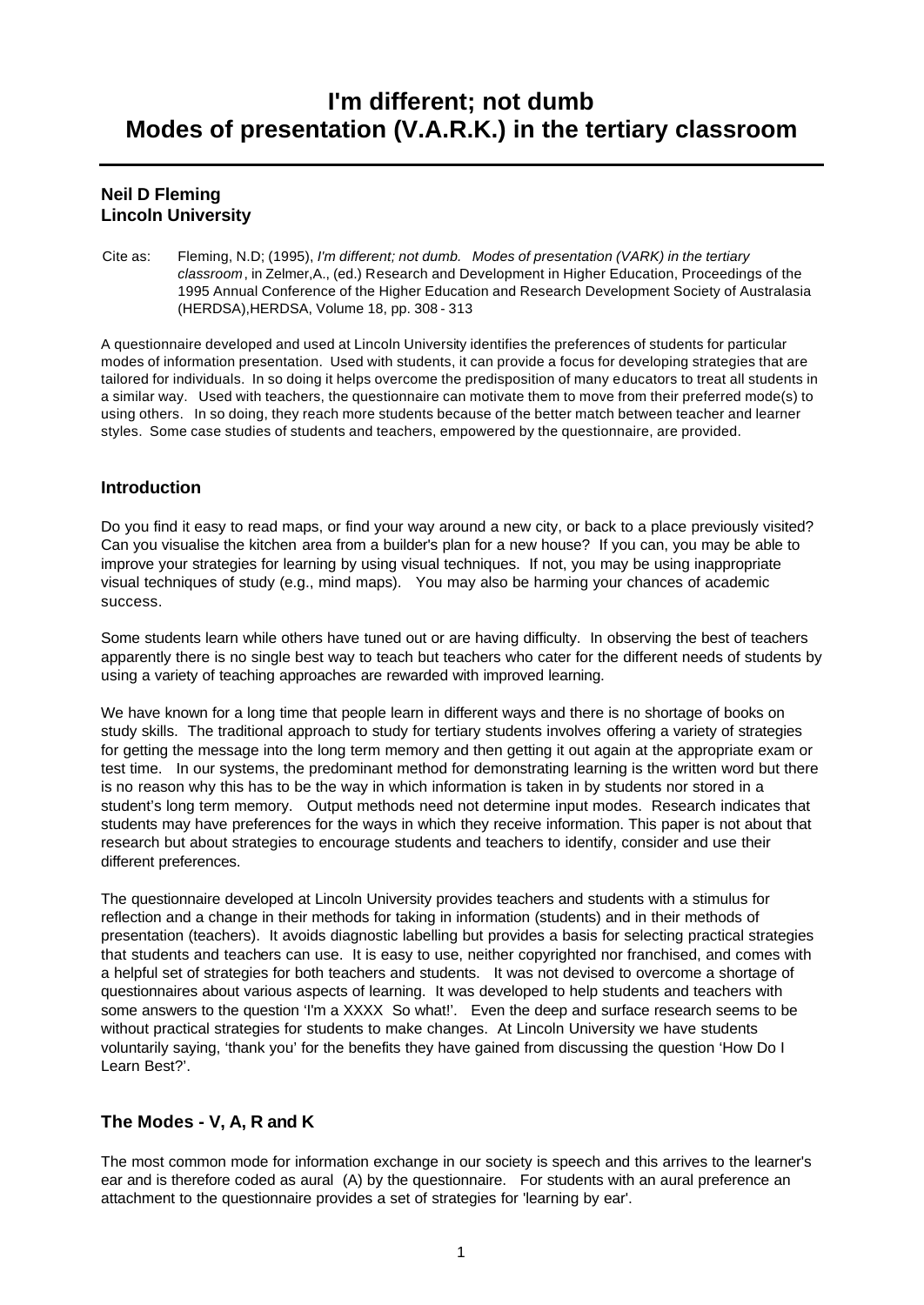The results for other respondents may reveal a preference for accessing information from printed words. These people are coded read/writers (R) or "R and W" because they use reading and writing as their first preferences for taking in information.

The third group are not well served by present day methods of teaching in a university. They are the visuals (V). This does not mean that they are restricted merely to picture information or enhancements using colour and layout. They like information to arrive in the form of graphs, charts, and flow diagrams. Sometimes they will draw maps of their learning sequences or create patterns of information. They are sensitive to different or changing spatial arrangements and can work easily with symbols.

The last group in the four part typology is the group who like to experience their learning by using all their senses, including touch, hearing, smell, taste and sight. This group is regularly described in the literature as kinesthetics (K). They want concrete, multi-sensory experiences in their learning. Although learning by doing matches their needs they can easily learn conceptual and abstract material provided it arrives with suitable analogies, real life examples, or metaphors. They learn theory through its application.

In a tertiary education system we should feel sorry for the kinesthetics, who prefer their teachers to use field trips, experiments, role plays, games and experiential learning because those hands-on methods are seldom used. Problem-based teaching is also rare in tertiary education though it would help because it uses a rich array of modes.

## **Left Brain, Right Brain, N.L.P. and Accelerated Learning**

Extensive research on modal preferences has been conducted but a full literature review is not appropriate in this paper. Those skilled in using neuro-linguistic programming (N.L.P.) and left-brain, right brain theorists have been claiming that the visual, aural, kinesthetic preferences (V,A,K) follow through into creativity, spatial abilities and even vocabulary usage. They suggest that students who are visually strong may say "Now look here?" Kinesthetically strong students may use "How does that grab you" or "Get a handle on this." HERDSA conference presenters may prefer "The literature states (or says)..." rather than, "The literature illustrates (or shows) ... ". What Lincoln students are getting is not N.L.P. or accelerated learning or left brain/right brain exercises but a set of strategies for taking in information matched to their sensory mode preferences.

#### **We differ from others because...**

In addition, to the usual three part modal divisions (visual, kinesthetic and aural) a fourth category; the readwriters, has been added for our questionnaire. Our results continue to show that although diagrams and written words are both sensed visually, there is a distinction between the ability of some students to work with symbolic or graphic material compared with those who work easily with text material. Certainly students with preferences for R and V information use their eyes to 'take in the world' but they have preferences within that sensory mode. Some like text. Others want diagrammatic or iconic material information that is symbolically displayed. To put them into one mode is to confuse these distinctions.

#### **Multi-Modes - the lucky ones?**

Of course no student or teacher is restricted to only one mode for intake but, even so, it is noteworthy that there are some dominant preferences (high scores on a preference) and some voids (zero scores on a preference) among different students. Some Lincoln students exhibit not only a strong preference for one particular mode but also a relative weakness for some other modes. Other students may have a balanced set of preferences that means that they prefer information to arrive in a variety of modes. These students may adjust to the different teaching styles faced in a day or they may opt in and out of alternative strategies; being visual in Economics and read/write in Philosophy.

Preferences are often blurred. It is not uncommon to have the questionnaire suggest there are dual or triple preferences for an individual teacher or student. A student who recently sought our help had both visual and aural preferences and was weak in the read/write mode. Little wonder that she needed assistance with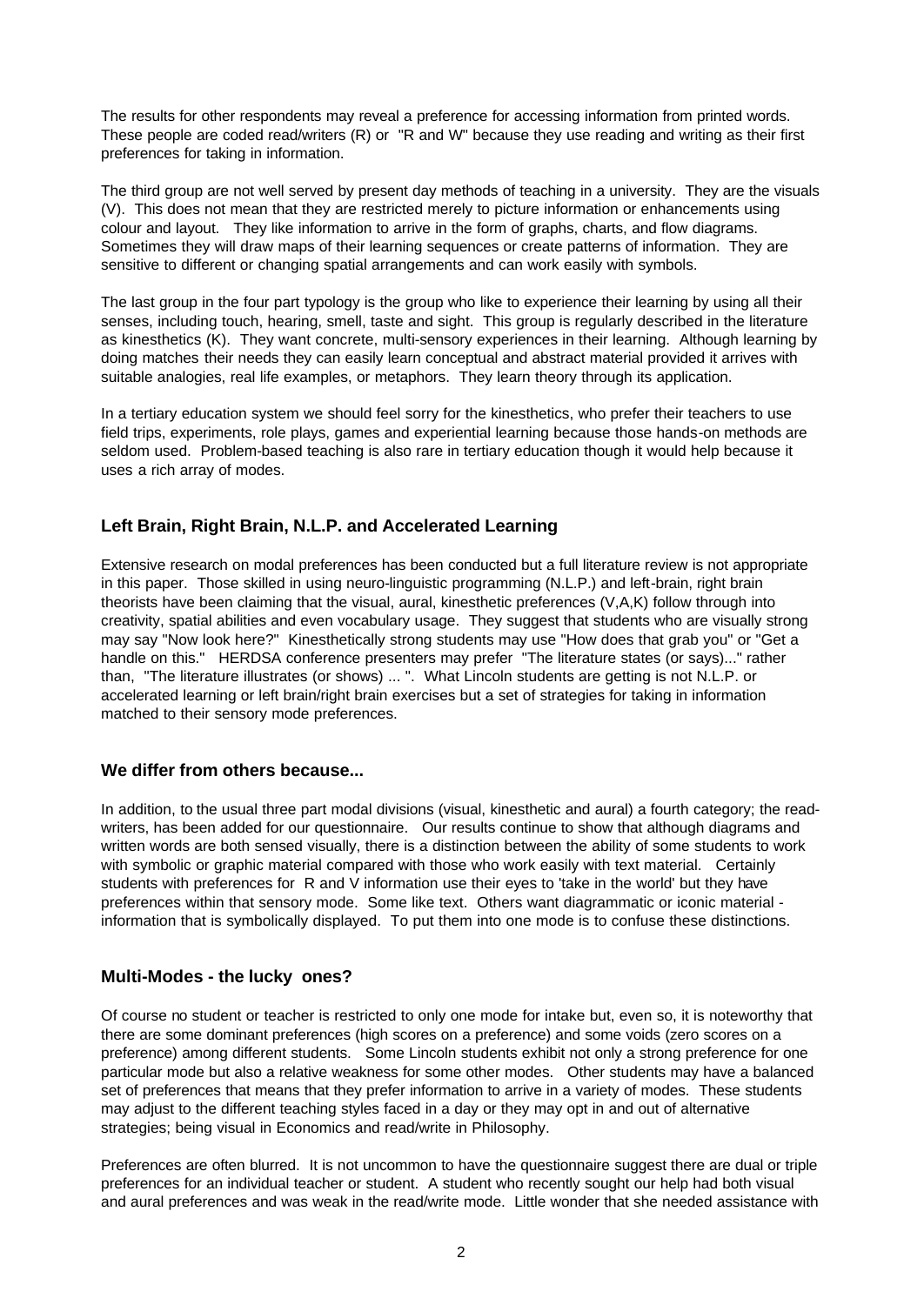note taking in lectures. The notes seemed superfluous when she clearly understood the speaker! Two other students who were multi modal added another interesting observation. Both said that they required input from at least two modes to get a 'full understanding' whereas those with a strong preference usually comment that one mode is enough.

## **What is a strong preference and what is a void?**

A strong preference would usually be identified by a score for that preference that was four or five points ahead of any other. A difference of one or two points between preferences is not enough. A void, or a score of 1 on a mode would suggest that the student or teacher might reflect on whether they see themselves as being weak in using that mode. Care needs to be taken, because even though users can choose multiple answers to the same question in the VARK questionnaire, the overall effect of a strength in one mode will automatically force another mode to be relatively weaker. The strongest position to take is to leave the analysis to the user. Seldom are they lost for explanations of their own results. When we talk with students after they have completed the questionnaire we ask them to talk about their own perceptions of their preferences and also to talk about the 'degree of fit' that they see between their preference(s) and other aspects of their life.

Because the questionnaire does not attempt to be diagnostic, it is a catalyst for the teachers and students to reflect on their own preferences. Occasionally a student will claim that the questionnaire is inaccurate. Even then the process has been beneficial to the student by having them reflect on their strategies for learning. Most have not done that in any systematic way. Many are intrigued to find that they may be different rather than dumb; that past failure may not have been all their fault and that a change might bring improvements.

## **About textbooks - and advertisements**

Students are advantaged or disadvantaged by the textbooks recommended by teachers. Some books are clearly more visual but most are ideally suited to R students. The text is aligned to the left margin, often with bullet points repeated on every page, no relief from blocks of text and little white space. (An academic journal and this paper are examples.) Some more recent texts have wide margins with comments or excerpts, boxed summaries, colour photographs and coloured text and plenty of whitespace. One teacher at Lincoln deliberately chose a visual text to complement the read/write style of his handouts and his teaching.

Text book writers and teachers could learn from studying advertising material. Those who prepare such materials know that in the market place, there are different preferences for information intake. Marketing materials cater for the visual (V) population with whitespace, font changes, challenging layout, colour.... Some advertisements get into story mode (K) by quoting examples of satisfied consumers or they enhance the hype with smells or sound or visual pyrotechnics. Effective television commercials regularly pan a comprehensive range of modes. To cater for only one segment of the market would be financially ruinous.

#### **Note taking and making**

The notes students take in lectures provide further evidence for us of their preference, with Rs having the best (near verbatim) sets of notes and aurals (As), the worst. Students who have a strong aural preference may become so engrossed in listening that their notes are scrappy and difficult to follow. That is why students at Lincoln who miss lectures are advised to borrow notes only from those students who are strong Rs because they usually catch every word from their teachers. And, the Rs never miss out on handouts and references. Those with a strong kinesthetic preference are advised to try and record in their notes the examples, analogies, stories and cases because they may miss the more abstract principles and concepts.

#### **To develop new modes or enhance present preferences?**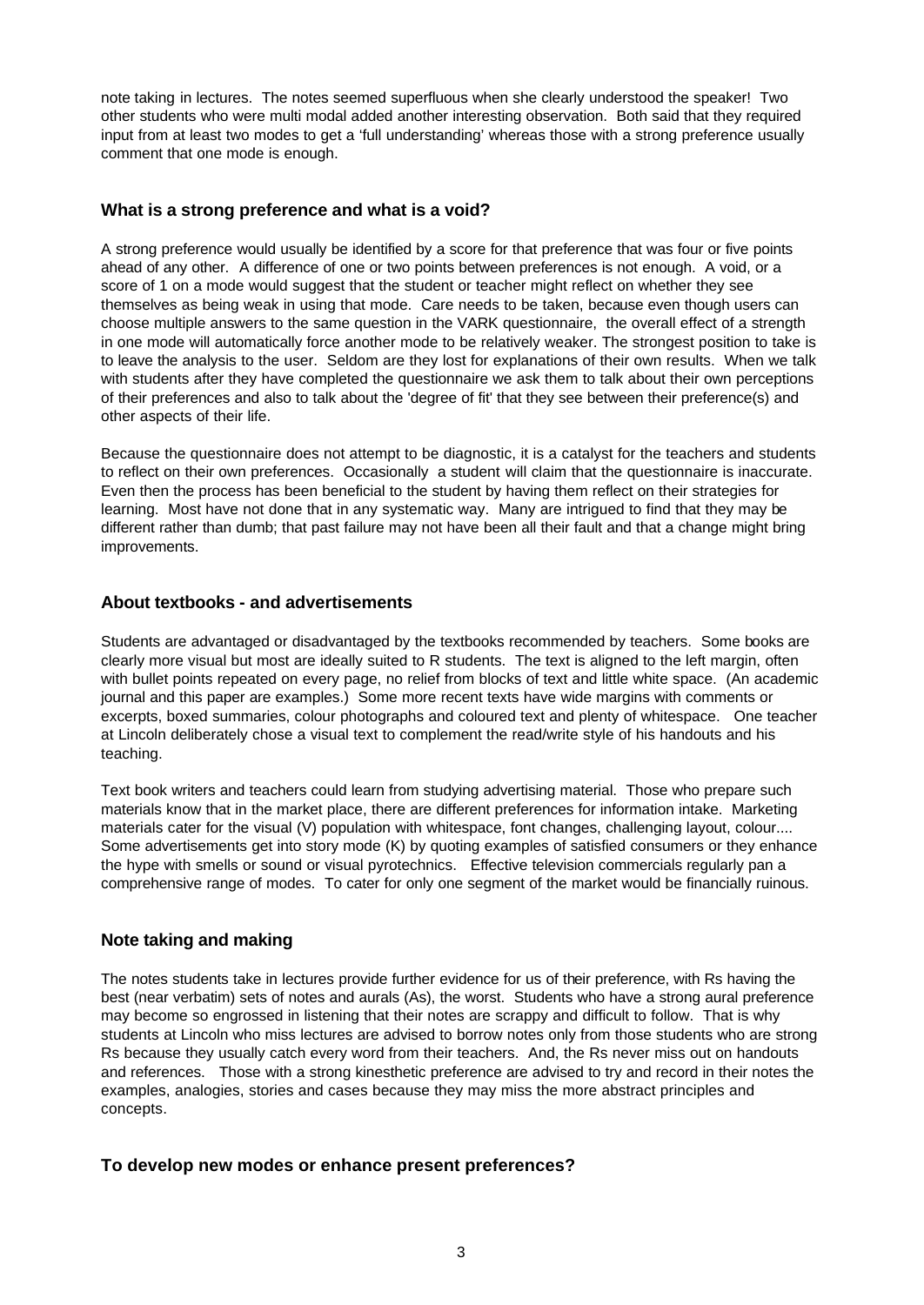Is it appropriate to advantage the students' strengths by using their preferences rather than improving their deficiencies through exercising their weaker modes? The latter is an attractive possibility for their future but the students at Lincoln have said that they are much more interested in using their present strengths because of the pressure of essays, tests and exams. This means that, unlike traditional study advice, techniques that lie outside their preferences or are only weakly represented are dropped from their strategies. It may take a course in accelerated learning, or concept mapping (concept maps, mental maps) to give students enough confidence to add something to their repertoire or to switch modes midstream. Merely suggesting a strategy does not allow for its effective use. And, tertiary study is not the place to experiment.

## **The strategies for change - I'm an aural! So what?**

Once students have completed the questionnaire and there has been a discussion about the results, they are given a list of strategies suitable for their use and matched to their preferences. A similar list for teachers is under preparation. Some students choose to use the strategies. Others who are more risk averse may stay with alternative strategies used in previous years. One student, who was assessed as being strongly visual decided to switch his study techniques to visual strategies for only one of his four subjects. He was a C+ student. He was thrilled to get his first A grade at Lincoln University in the subject in which he used visual strategies. This year he will use the new techniques for all of his subjects. His lecture and swot notes look like an artwork folder.

The suggestions offered to students may mean excluding some of the "tried and true' techniques found in study skills books. For example, it is of little use to suggest mnemonics to a student who does not have a preference for an R/W approach. They tell me that they don't remember the mnemonic, or if they do, they cannot connect the initial letters to the right words! The emphasis on words and letter patterns in mnemonics does not make it any easier for those who are strongly aural or kinesthetic. The idea that all students should draw diagrams of the main points in a learning task or topic (mental or concept maps) is also rejected for all but those who are visually strong, at least until the exams are over! The amount of read/write material in most examples of mind maps seems to outweigh the visual content so it is difficult to know whether mind maps are advantaging read/write or visual students. In many cases the spatial elements of these maps are stressed more than the visual ones.

## **Case Studies**

We have collected a number of extreme examples of differences between students. These are three of them. The most striking examples of student success come from those who have a zero score or a markedly high score on a mode or modes and who have switched to their stronger preferences.

Nick is a student who had a strong preference for aural information. He liked listening in lectures. As a consequence, he took poor notes from them, but he liked to test his ideas in discussion with other people. His short term aural memory fooled him into thinking that he understood the lecturer and didn't need notes. When he explained things to others he found that he learnt more than they did. In examinations he could lift his eyes from the paper and hear his law lecturer speaking. If he could tune into the correct part he could wait for that lecturer's voice to give him the answer. Rather than writing out his notes in condensed form he read his condensed notes onto cassette tape. These notes were learned, wandering the campus with headphones on - listening to his own summaries.

Jim used the VARK questionnaire and agreed with the preference for read-write approaches to studying. He found lectures confusing and asked to be excused from attending them. Instead, he met with the teacher on a regular basis and kept track of the topics being covered. He used the library to read about the subject and claimed that he learnt more. The text book was sufficient for a good grade (B+) in a marketing subject.

Mary was so weak on the visual dimension that in Introductory Economics, which has a strongly visual presentation through the teachers use of graphs, she drew the graphs as minuscule diagrams (one line in height and two centimetres long) but wrote a full explanation of what the graph indicated underneath the graph either from her text or from 'catching' the teacher's talk in words. Her scores on the questionnaire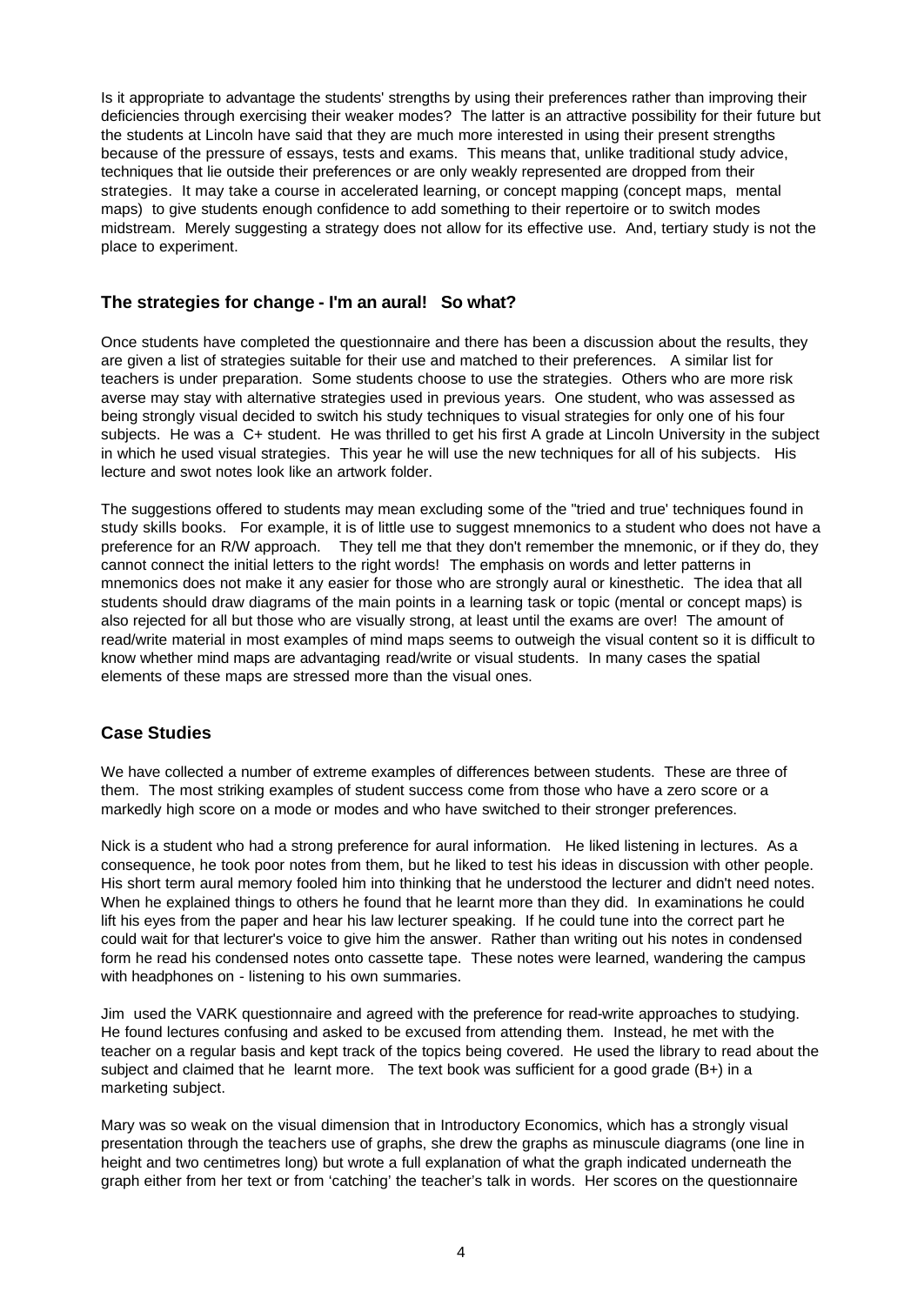indicated a strong preference for R information and a void on the visual dimension. Clearly, she did not value the visual presentation though she knew she would have to use it later.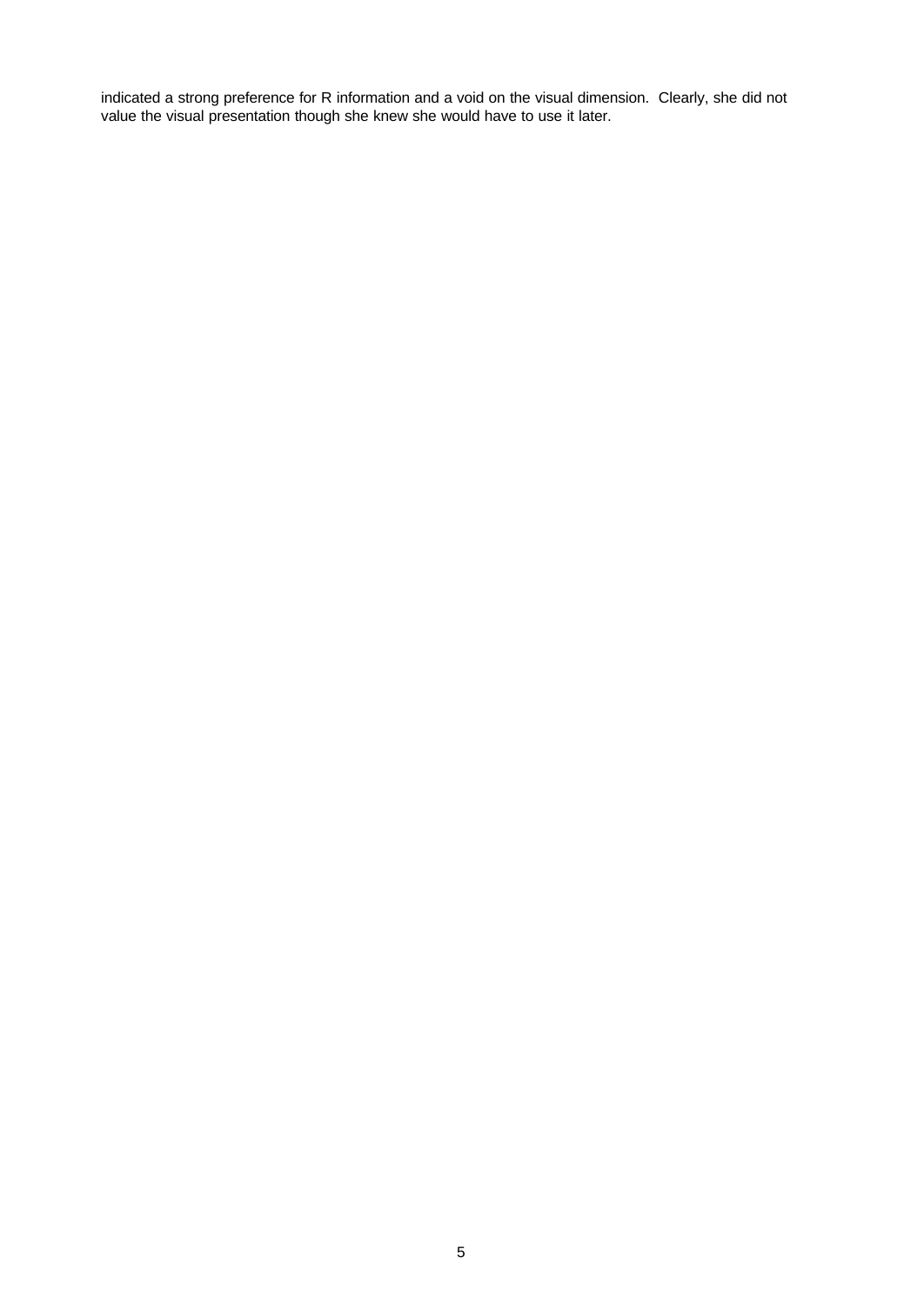## **Preferences- Going in or coming out?**

Preferences for taking information in are not necessarily the same as preferences for expressing information to others though we have a shrewd hunch that they are linked. Students who prefer to read, will probably prefer to write their ideas for their teachers. Students who prefer to listen and discuss would probably prefer to speak about what they know and have learned. At Lincoln we are experimenting with oral examinations which had almost disappeared from the University. It is unfortunate for some students in our formal education system that, apart from the first stages of schooling, we do not always allow or encourage them to use a variety of assessment methods to express their learning, yet much informal learning uses a rich array of modes (V, A, R, and K).

#### **So what are the teachers' preferences?**

What would one expect? The teachers at Lincoln University are often read-writers (Rs) because society rewards read-writers in our school and tertiary systems. The instruction the textbooks and the assessment programmes are usually in print. We suspect that many tertiary teachers are clones of the read-write teachers who taught them. Some, replicate the conditions for their previous and successful learning.

#### **Unanswered Questions?**

There may be a cultural dimension to the idea of different preferences for taking in information. Before European contact, many Pacific cultures had no written language but were strongly oral (Maori) or visual (Aboriginal) in their traditions and culture. Maybe their under-representation in our tertiary institutions would be improved if we allowed more opportunities for them to learn and be assessed using oral or kinesthetic or visual means.

Are the Asian students entering our Australasian tertiary institutions selected on the basis of read/write methods of teaching, learning and assessment? Are they suited to the same methods in our systems? Some of the selection processes (TOEFFL and IELT) test mainly read-write skills so those who enrol may be a biased sample when they arrive in our classrooms. Do they reject or have difficulties with V, K and A teaching and learning methods? From a TESOL viewpoint an Australasian teacher with only a strong aural presentation may create difficulties for these students.

Does our written questionnaire favour read writers? Should we design an aural, visual and kinesthetic version of the questionnaire? Do preferences change? Are preferences reinforced by jobs, or family, or lifestyles or socio-economic background? Who learns most from correspondence lessons? Who will learn best from the use of multimedia in education?

Among academics, do conferences attract those with an aural preference? Do journals attract read/writers and, who prefers poster papers...?

## **So what?**

Each presentation in another mode gathers in another group of students who might otherwise have missed the point or have been forced to rote learn some formulas and definitions suited to the R students. The workload for the teacher is greater but the learning for the students is better. This does not mean that everything has to be comprehensively taught but it does mean that teachers have to be aware that any one presentation of new material may be understood by only some students. Clearly, repetition of the concepts and ideas in another mode is a key to effective learning.

This is not the same as repetition of the same point. An example to illustrate this can be seen when a teacher is faced with a student who has not understood the last teaching point. The best teachers will realise that another strategy needs to be employed not merely a repetition of the last. Some teachers, faced with a learner who does not understand, will raise their voice a few decibels and repeat their previous instructions, often more slowly - not realising that the learner may be asking for a different sequence of words or even a different mode of presentation.